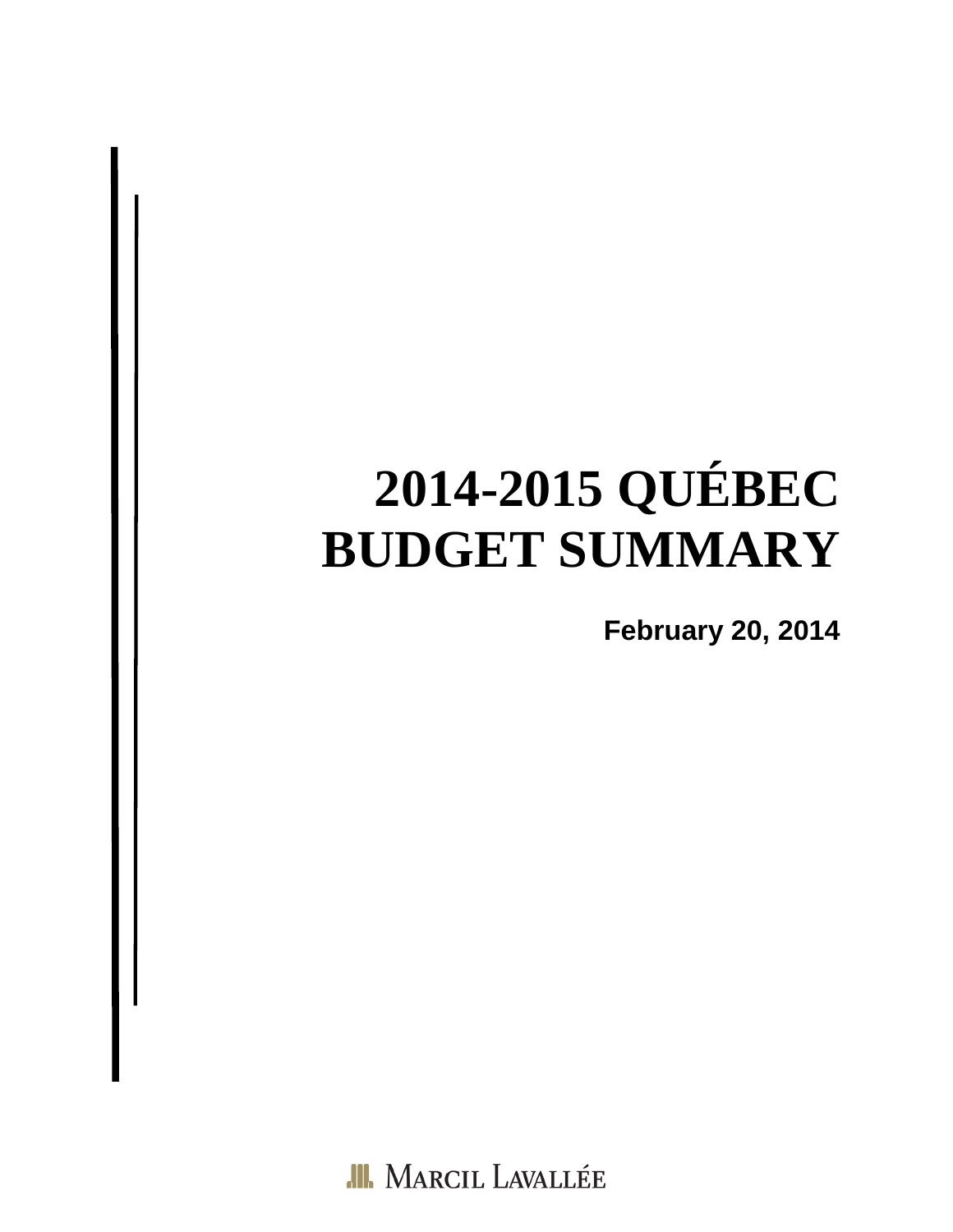# **TABLE OF CONTENTS**

[Introduction](#page-2-0) [Measures pertaining to individuals](#page-3-0) [Measures pertaining to businesses](#page-3-1) [Other measures](#page-5-0) Notice to users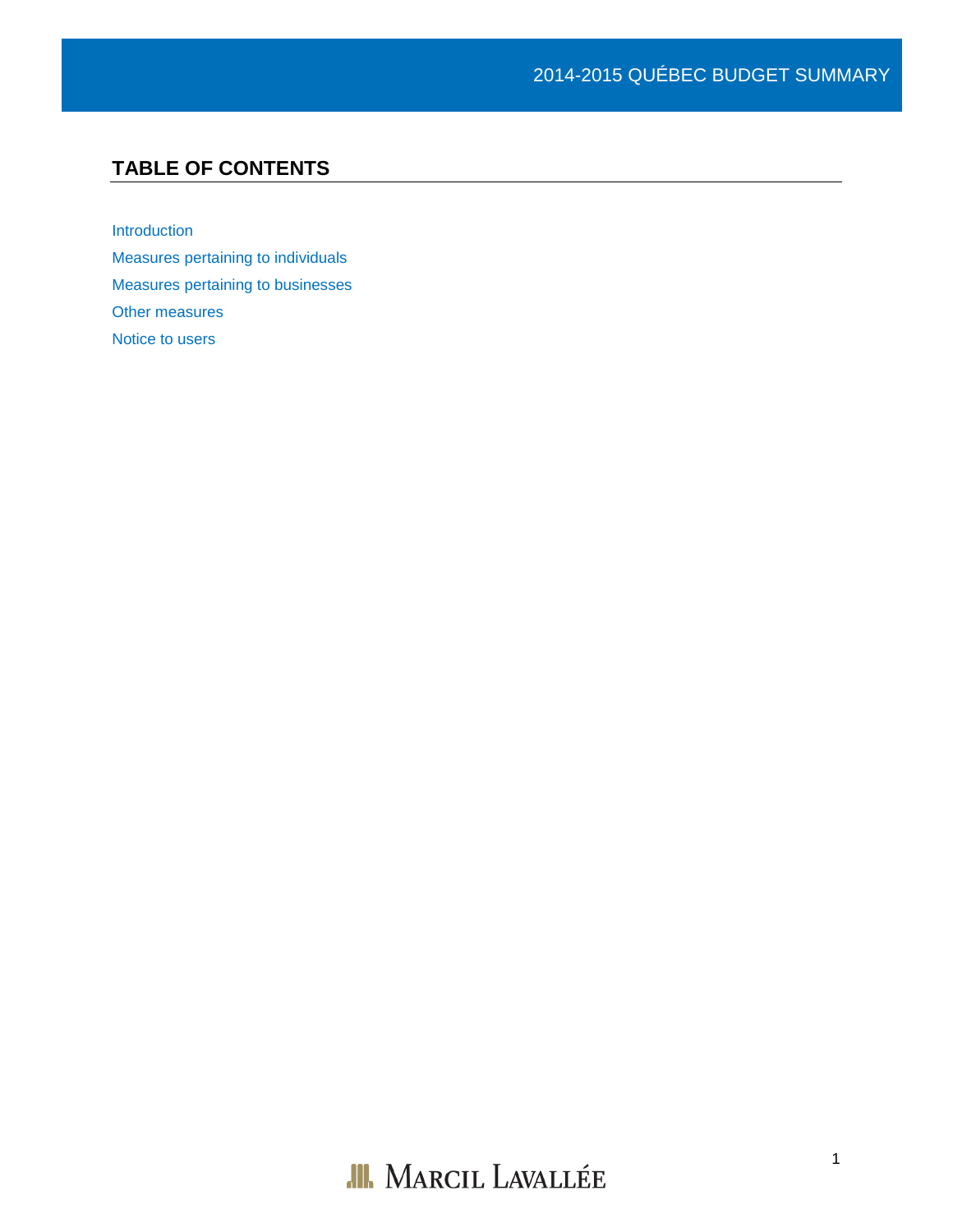## <span id="page-2-0"></span>**INTRODUCTION**

Budget 2014-2015 confirms a return to fiscal balance in 2015-2016. It presents the policy directions necessary to restore fiscal balance and reduce the debt, as well as the actions that will be taken to promote job creation and economic growth in Québec.

This budget confirms the government actions announced in the November 2013 Update to attain fiscal balance in 2015-2016 and ensure Québec's economic development.

According to the Minister of Finance, the plan to restore fiscal balance is based on two major components: responsible spending control and an economic strategy that creates wealth.

**Here are the highlights of the 2014-2015 budget.**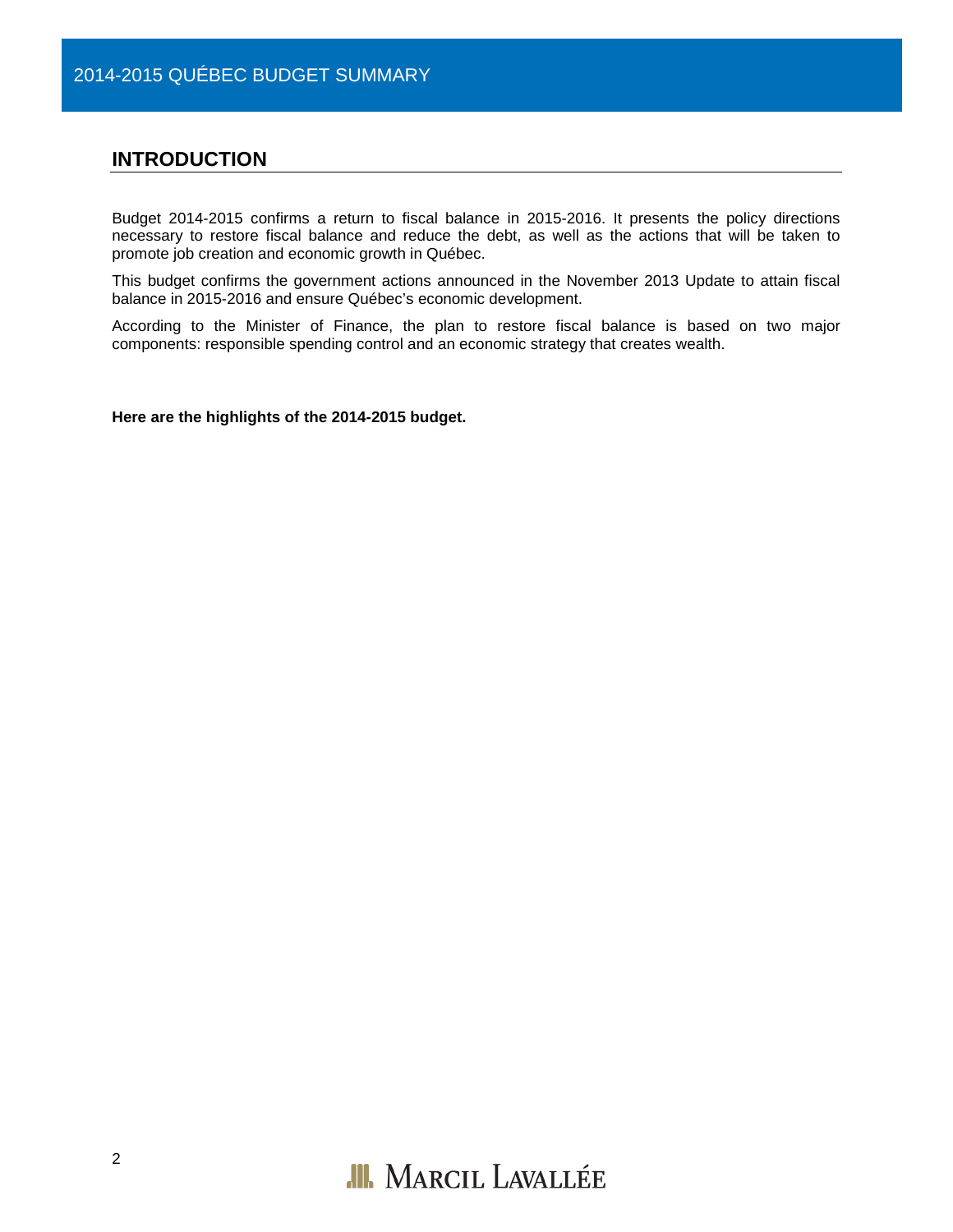# <span id="page-3-0"></span>**MEASURES PERTAINING TO INDIVIDUALS**

# **Higher parental contribution for childcare services**

The government is announcing a gradual increase in the parental contribution from \$7 to \$9. This increase will be followed by rate indexing, as of September 2016. The parental contribution will be set as follows:

- > \$8 as of September 1, 2014;
- > \$9 as of September 1, 2015;
- > \$9.20 as of September 1, 2016.

# <span id="page-3-1"></span>**MEASURES PERTAINING TO BUSINESSES**

### **Measures to increase the investments of Capital régional et coopératif Desjardins in territories facing economic difficulties**

#### **Investment in territories facing economic difficulties**

*Recognition of RCMs outside resource regions facing economic difficulties*

The *Act constituting Capital régional et coopératif Desjardins* will be amended to stipulate that an investment that is otherwise eligible made, after February 20, 2014 and before January 1, 2018, in an entity located in a regional county municipality facing economic difficulties whose name is included in the list below will be considered, for the purposes of Capital régional et coopératif Desjardins' investment requirement, as having been made in an entity located in a resource region.

#### **List of regional county municipalities outside resource regions facing economic difficulties**

| Acton RCM               | L'Islet RCM              |
|-------------------------|--------------------------|
| Antoine-Labelle RCM     | La Vallée-de-la-Gatineau |
| Appalaches RCM          | RCM                      |
| Argenteuil RCM          | <b>Matawinie RCM</b>     |
| Coaticook RCM           | Montmagny RCM            |
| <b>Etchemins RCM</b>    | Papineau RCM             |
| <b>Granit RCM</b>       | Pontiac RCM              |
| Haut-Saint-François RCM | Sources RCM              |
| Haut-Saint-Laurent RCM  |                          |

#### *Increase in the amount of investments*

The *Act constituting Capital régional et coopératif Desjardins* will be amended to stipulate that an investment that includes no security bond or hypothec made by Capital<br>régional et coopératif Desjardins, after régional et coopératif Desjardins, after February 20, 2104, and before January 1, 2018, in an eligible entity located in a territory identified as facing economic difficulties will, up to an amount of \$500,000, be deemed grossed up by 100% for the purposes of the investment requirement.

#### *Territories identified as facing economic difficulties*

For the purposes of the gross-up relating to an investment made in a territory identified as facing economic difficulties, the following territories will be considered as such: the territories of the Kativik Regional Government, the Eeyou Istchee James Bay Regional Government, the urban agglomeration of La Tuque, the urban agglomeration of Îles-de-la-Madeleine, the Ville de Shawinigan as well as the regional county municipalities named in the following list.

#### **List of regional county municipalities facing economic difficulties**

Abitibi-Ouest RCM Acton RCM Antoine-Labelle RCM Appalaches RCM Argenteuil RCM Avignon RCM Basques RCM Bonaventure RCM Coaticook RCM Domaine-du-Roy RCM Etchemins RCM Golfe-du-Saint-Laurent RCM Granit RCM Haut-Saint-François RCM Haut-Saint-Laurent RCM Kamouraska RCM La Côte-de-Gaspé RCM La Haute-Côte-Nord RCM La Haute-Gaspésie RCM

La Matanie RCM La Matapédia RCM La Mitis RCM La Vallée-de-la-Gatineau RCM L'Islet RCM Maria-Chapdelaine RCM Maskinongé RCM Matawinie RCM Mékinac RCM Montmagny RCM Papineau RCM Pontiac RCM Rocher-Percé RCM Sources RCM Témiscamingue RCM Témiscouata RCM

#### **Changes to government assistance for capitalization**

The applicable rate for the purposes of the calculation of the tax credit for the acquisition of Capital régional et coopératif Desjardins' shares will be reduced from 50% to 45% for shares acquired after February 28, 2014. Accordingly,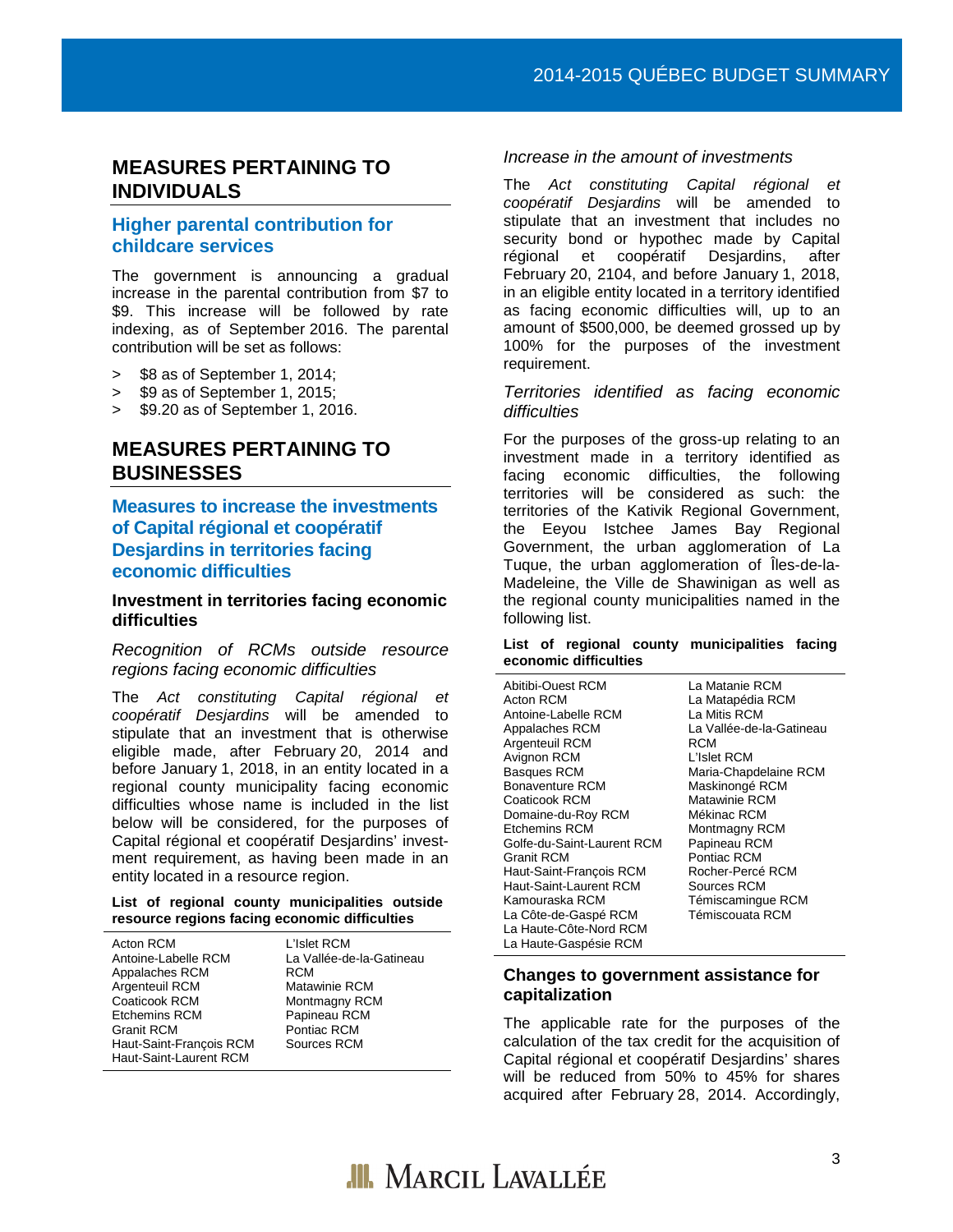the maximum amount an individual may deduct in calculating his tax will decline from \$2,500 to \$2,250.

#### **Change to the refundable tax credit to foster the modernization of the tourism accommodation offering**

This tax credit is granted to a qualified corporation that owns a hotel establishment, a tourist home, a resort, a bed and breakfast establishment or youth hostel located in Québec, outside the metropolitan Montréal and Québec City census regions, and that carries out renovation or improvement work on such an establishment before January 1, 2016.

The tax credit that a qualified corporation may receive, for a taxation year, corresponds to 25% of the amount by which the total of the qualified expenditures of the qualified corporation, for the taxation year, exceeds an annual threshold of \$50,000. The limit on qualified expenditures of a corporation, for a taxation year, is \$ 750,000.

The budget proposes to replace the annual threshold of \$50,000 with a single threshold of \$50,000.

This change will apply to a taxation year of a corporation ending after February 20, 2014.

#### **New investment-job pricing offer**

Businesses that carry out new investment projects involving additional electricity consumption will receive a reduction in their electricity rate.

The government is reviewing the terms and conditions of the pricing offer to bolster project eligibility, in the manufacturing sector in particular. Accordingly, the pricing offer:

- > will apply to new loads of 2 MW or more;
- > will consist of a reduction schedule applying to existing rates associated with the business's consumption levels;
- > will include a gradual return to the regular rate;
- > will be granted for 10 years or until the surpluses available for the investment-job pricing offer (50 TWh) are exhausted.

The new threshold will make it possible for a business to increase the production of an existing plant and benefit from the reduction on the additional electricity consumption.

The government will continue with the necessary steps to act on these orientations.

#### **Actions to foster the growth of our most promising businesses**

Québec has to increase the number of businesses that, once they have completed the early stages of their life, experience strong growth and are likely to become standardbearers of Québec's economy.

Accordingly, 300 high-growth businesses, the gazelles, will be selected over three years, i.e. 100 per year, to accelerate their development.

For their official application, businesses will have to supply certain information to assess their financial performance, international outreach, productivity and their management team.

The call for candidates will be open from February 24 to March 28, 2014 and the businesses selected will be announced later in the spring.

The gazelles are established businesses that are already posting outstanding sales growth. They export, create wealth for Québec and will experience rapid growth over the next three years. They are typically at least three years old, have sales of at least \$2.5 million, fewer than 250 employees and are Québec-owned. They have the necessary financial capacity and determination to commit to an intensive growth strategy. Most of them are in the manufacturing sector as well as the high value-added tertiary sector.

#### **Additional assistance to foster the seeding and start-up of businesses**

#### **Significant support for business startups**

In the budget of February 20, 2014, the Québec government is confirming its commitment to<br>recapitalize, working with Investissement recapitalize, working with Investissement Québec, the Anges Québec Capital fund with an additional \$25 million.

#### **Renewal of local investment funds**

Under the existing terms and conditions, Local investment funds (LIFs) will expire on December 31, 2014 and the local development centres (CLDs) will no longer be able to provide financing as of January 1, 2015.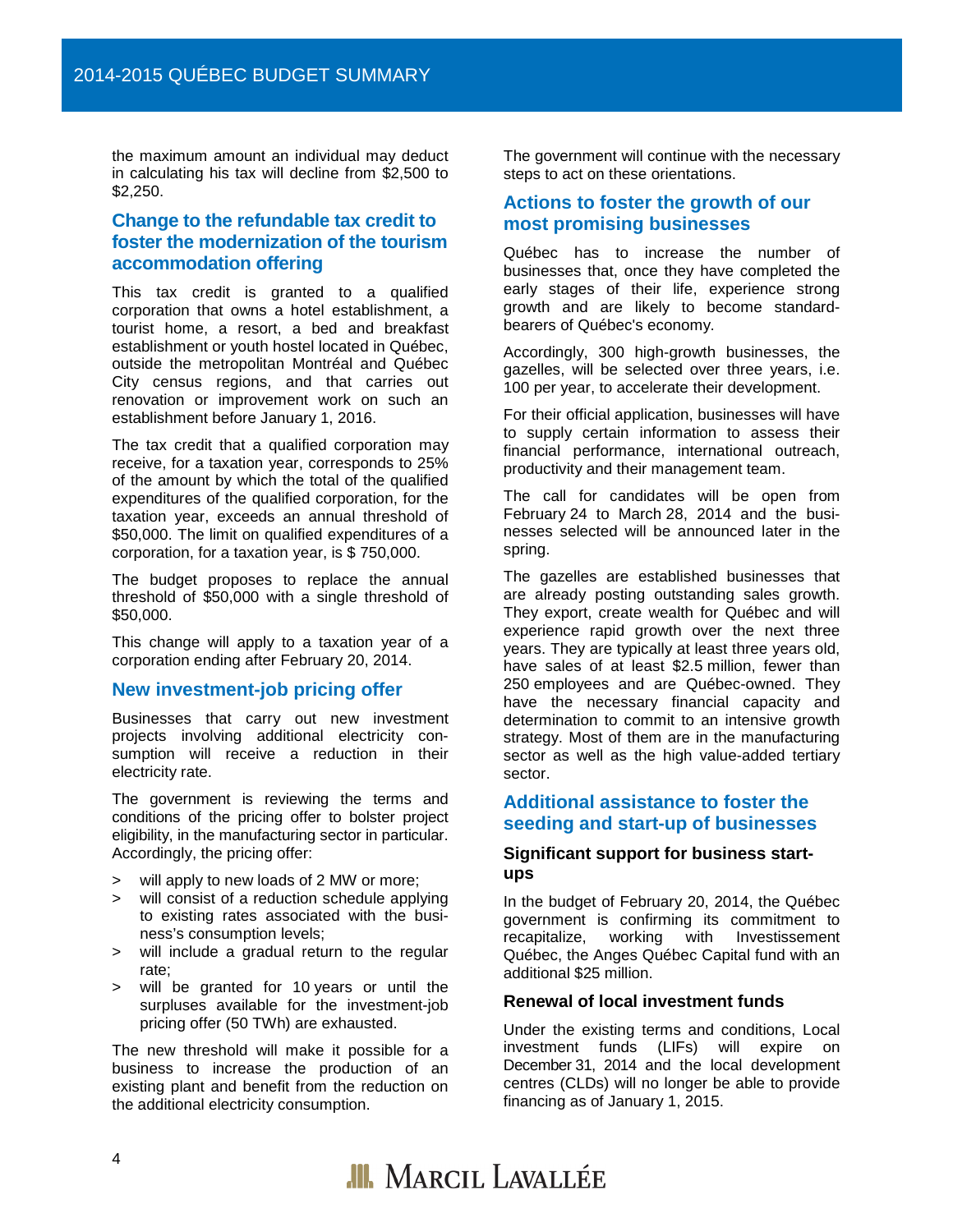In view of the importance of LIFs in supporting local entrepreneurship, the budget:

- > defers the repayment of LIFs for five years;
- > streamlines the terms and conditions of LIFs to support future entrepreneurs seeking to acquire businesses in all regions of Québec.

CLDs will be able to make additional annual investments of \$25 million from 2015-2016 to 2019-2020 from the existing capitalization.

# <span id="page-5-0"></span>**OTHER MEASURES**

#### **New tax audit measures**

#### **Installation of sales recording modules in bars and resto-bars**

The same measures implemented in the restaurant sector will be introduced in bars and resto-bars:

- > the requirement to give customers a bill;
- > the requirement to produce bills using a sales recording module (SRM);
- > more inspection activities;
- > a campaign to raise awareness about the importance for customers to have their bill in hand when they leave an establishment.

The SRMs will be deployed over a five-month period as of fall 2014.

As was the case when SRMs were installed in the restaurant sector, the government will bring in a subsidy program to fund the purchase of the devices.

#### **Implementation of the attestation from Revenu Québec for employment agencies**

In the budget of November 20, 2012, the government announced that it would require employment agencies to obtain an attestation from Revenu Québec, because of networks of unreported work that set themselves up as employment agencies.

The government is announcing the following terms and conditions relative to this measure:

- > the attestation from Revenu Québec will be mandatory for employment agencies' contracts of \$2,500 or more, as of fall 2014;
- > apart from the requirement to obtain and validate the attestation, client companies will

be required, as of 2015, to enter, on a regular basis, the disbursements made to employment agencies.

If any of the requirements set forth in the new rules are not met, various penalties will apply.

The application details will be specified at a later date.

#### **The fight against tax evasion and unreported work in the construction industry**

#### **New requirements for private construction contracts**

As of fall 2014, before entering into a construction contract of \$25,000 or more, a contractor holding a valid licence from the Régie du bâtiment du Québec will be required to obtain an attestation from Revenu Québec and provide it to the recognized client.

The recognized client will then be required to validate, on Revenu Québec's website, the authenticity of the attestation obtained from the contractor.

These requirements apply to all levels of subcontracting. A company can be both a recognized client and a subcontractor, and must meet the respective requirements of these statuses.

The attestation from Revenu Québec is valid for a period of 90 days as of the date on which it is issued.

At the end of the 90-day validity period, the contractor will be required to renew the attestation from Revenu Québec. A new valid attestation will then have to be provided, and so on until the end of the contract.

Further information on the implementation of this measure will be announced at a later date.

#### **New measure against false-billing fraud**

The government is announcing that, to more effectively detect companies that register for the QST for fraudulent purposes, Revenu Québec will monitor at-risk registrations more closely through:

> an increase in the number of construction companies audited;

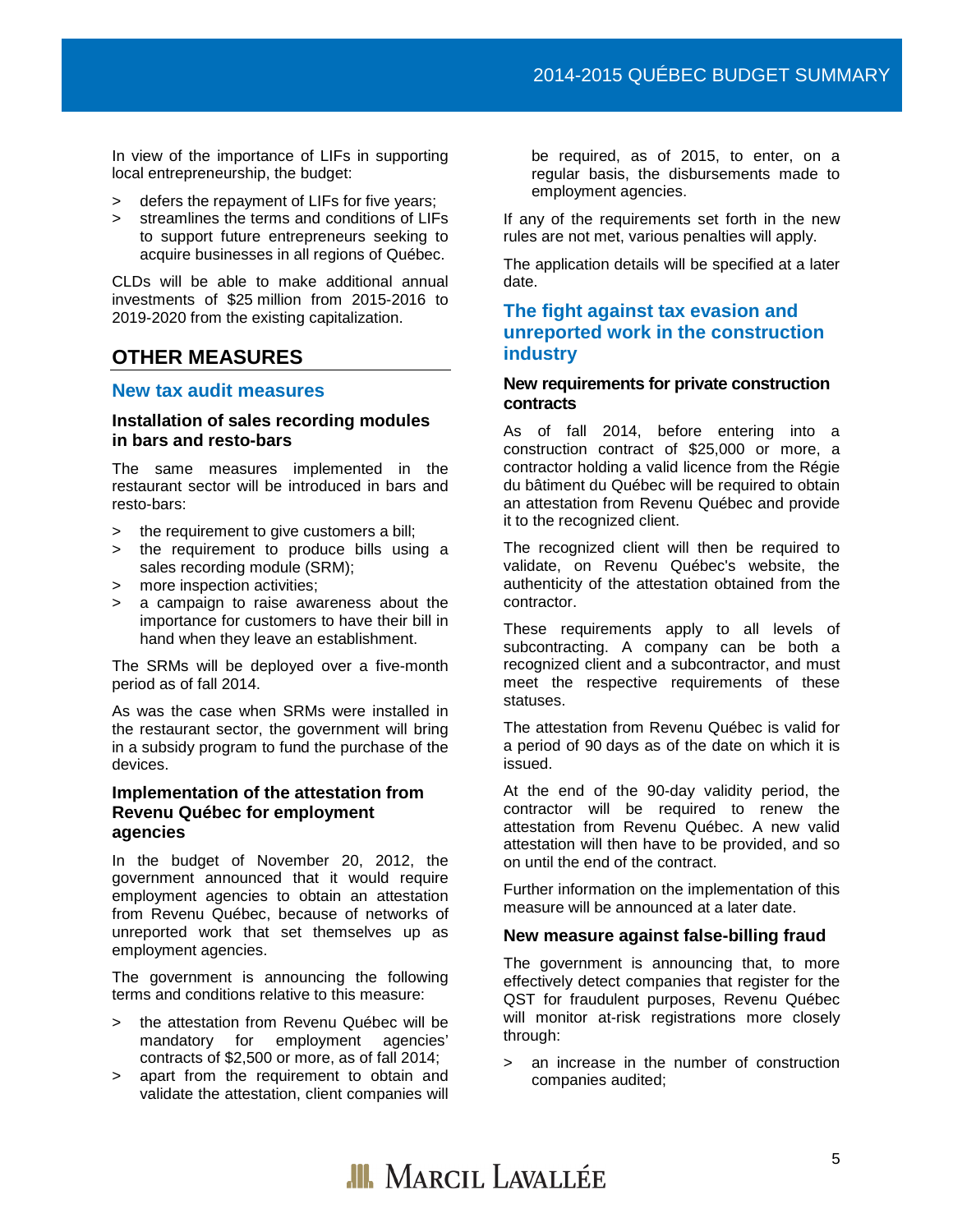- improved criteria for the selection of at-risk files;
- the inspection and audit of certain companies to ensure they are carrying out genuine economic activities, by:
	- validating the identity of shareholders and administrators,
	- verifying that the company has the ability to carry out activities.

Further information on the implementation of this measure will be announced at a later date.

#### **More support to develop Québec's cultural sector**

To enable Québec's media and cultural industries to continue the digital shift, from the creation of works to their commercialization, the government is announcing investments of \$150 million to implement Québec's new digital culture strategy.

#### **Recommendations of the task force on the protection of Québec businesses**

The government seeks to adopt measures to attract, develop and maintain businesses in Québec.

Accordingly, retaining head offices, and especially corporations considered Québec standard-bearers, is one of its chief preoccupations.

A task force was mandated to recommend measures to better protect Québec businesses from unsolicited takeovers and measures to help retain and attract head offices to Québec (report produced in February 2014).

The government now intends to move quickly to amend the Québec *Business Corporations Act*  to include defence options for corporations wishing to make use of them.

In addition, the government will bring forward the recommendations concerning the *Securities Act*  to propose legislative and regulatory amendments that may be adapted to the Canadian context of harmonization.

Lastly, the government notes the other measures recommended by the Task Force:

- > amendments to share purchase plans;
- <span id="page-6-0"></span>> promotion of the long-term survival of Québec corporations (taxation of capital

gains at the time of death of an owner or a key shareholder-founder of a business, transmission of the ownership of shares in a company from one generation to the next).

#### **Harmonization with certain measures of the federal budget of February 11, 2014**

Québec's tax legislation and regulations will be amended to incorporate some of the measures announced by the federal government. These changes will apply on the same dates as those for the purposes of the federal measures with which they are harmonized.

#### **Measures relating to income tax**

#### *Measures retained*

Québec's tax legislation and regulations will integrate the measures relating to:

- 1. the addition of certain expenses to the list of expenses eligible for the tax credit for medical expenses;
- 2. the introduction of a tax credit for volunteers participating in search and rescue activities, it being understood that the tax credit conversion rate will be equal to the rate applicable to the first taxable income bracket of the personal income tax table<sup>[1](#page-6-0)</sup>;
- 3. to the property used in the course of carrying on a farming business and a fishing business;
- 4. the tax deferral granted to certain farmers located in regions hit by drought, flooding or excessive moisture;
- 5. the inclusion of certain income attributed to a minor by a partnership or a trust for the purposes of calculating tax on split income;
- 6. the elimination of graduated rate taxation for certain trusts and estates;
- 7. the elimination of the 60-month exemption from the residency presumption rules that apply to non-resident trusts and from certain other related rules;
- 8. the extension from five to ten years of the deferral period of gifts of ecosensitive land made by an individual;
- 9. donations in the context of death;

 $1$  This rate is currently 16%.



j